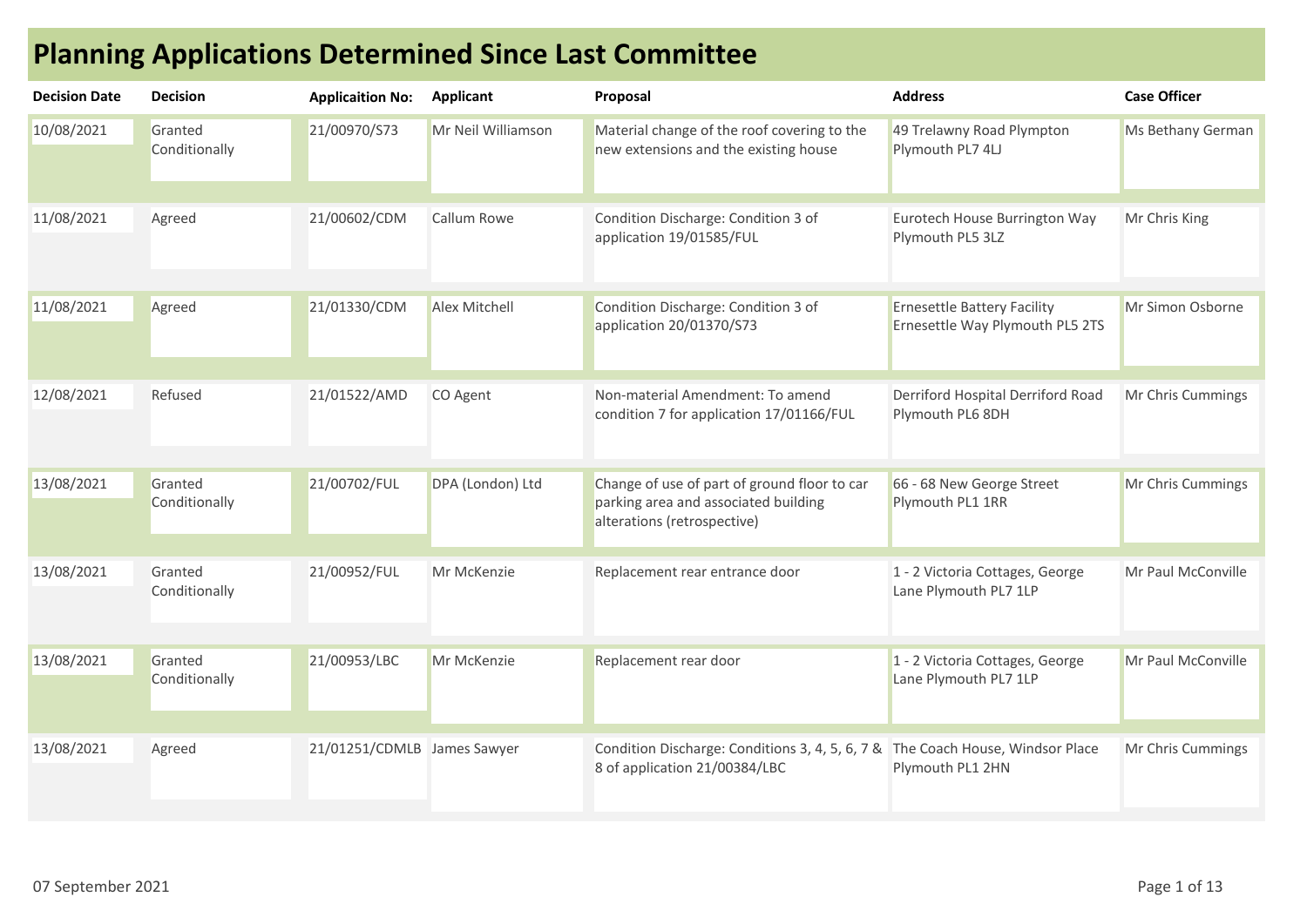| <b>Decision Date</b> | <b>Decision</b>          | <b>Applicaition No:</b> | <b>Applicant</b>         | Proposal                                                                                                                                                                                                                                                                            | <b>Address</b>                        | <b>Case Officer</b> |
|----------------------|--------------------------|-------------------------|--------------------------|-------------------------------------------------------------------------------------------------------------------------------------------------------------------------------------------------------------------------------------------------------------------------------------|---------------------------------------|---------------------|
| 13/08/2021           | Agreed                   | 21/01425/CDM            | Mr Berat Veseli          | Condition Discharge: Condition 12 of<br>application 19/01859/S73                                                                                                                                                                                                                    | Bath Street Plymouth PL1 3LT          | Mr Chris Cummings   |
| 16/08/2021           | Granted<br>Conditionally | 21/01012/FUL            | Mr & Mrs King            | Two-storey side extension with front and rear 28 Goosewell Hill Plymouth PL6 5SX Mr Paul McConville<br>dormers and internal alterations.                                                                                                                                            |                                       |                     |
| 16/08/2021           | Refused                  | 21/01030/FUL            | Mrs Irina Jones          | Retrospective outbuilding.                                                                                                                                                                                                                                                          | 1 Mallard Close Plymouth PL7 2LF      | Mr Macauley Potter  |
| 17/08/2021           | Granted<br>Conditionally | 21/00659/FUL            | Mrs Hazell               | Two-storey side and single storey rear<br>extension inc. removal of conservatory                                                                                                                                                                                                    | 33 Colebrook Lane Plymouth PL7<br>4BN | Mr Macauley Potter  |
| 18/08/2021           | Granted<br>Conditionally | 21/00888/FUL            | <b>Ms Allison Thomas</b> | Garage                                                                                                                                                                                                                                                                              | 16 Tretower Close Plymouth PL6<br>6BH | Mr Paul McConville  |
| 18/08/2021           | Granted<br>Conditionally | 21/01084/LBC            | Mr R Sarvaiya            | Replacement of roof, windows and doors and 1 - 3 Merafield Road Plymouth PL7<br>general internal refurbishment. Change from 1TL<br>mono pitch to flat roof on existing single<br>storey rear extension. Creation of rear<br>dormer to enlarge existing rear first floor<br>opening. |                                       | Mr Macauley Potter  |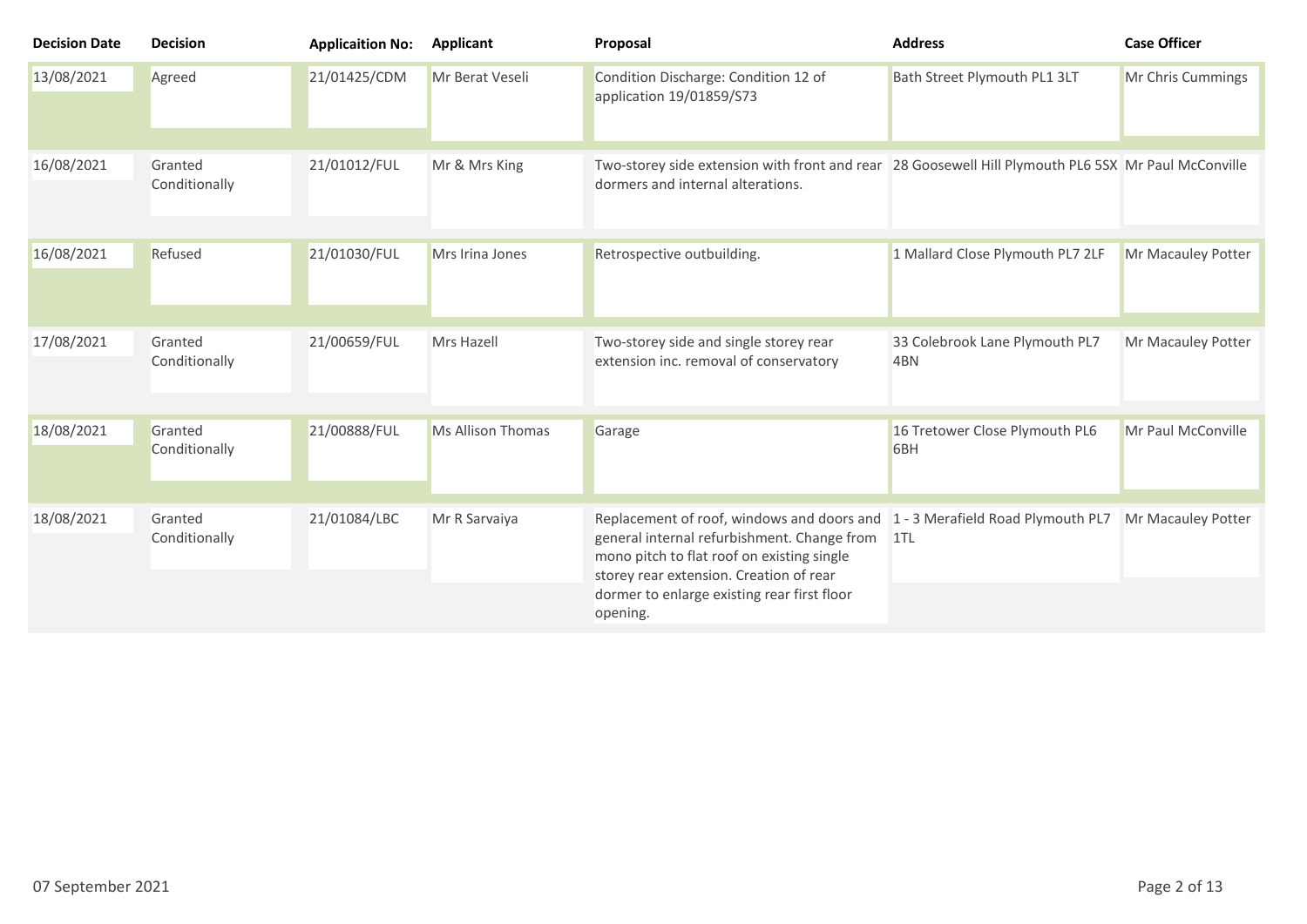| <b>Decision Date</b> | <b>Decision</b>                        | <b>Applicaition No:</b> | <b>Applicant</b>                           | Proposal                                                                                                                                                                                                                                                                                                                                                                                                                                                                                                                                                                                     | <b>Address</b>                                                                                 | <b>Case Officer</b> |
|----------------------|----------------------------------------|-------------------------|--------------------------------------------|----------------------------------------------------------------------------------------------------------------------------------------------------------------------------------------------------------------------------------------------------------------------------------------------------------------------------------------------------------------------------------------------------------------------------------------------------------------------------------------------------------------------------------------------------------------------------------------------|------------------------------------------------------------------------------------------------|---------------------|
| 18/08/2021           | Granted<br>Conditionally               | 21/01209/TPO            | Mr Newman                                  | 19 Willow Walk - Oak (T1) - Crown raising on<br>NE side by 4m. 1 Unity Close - Oak (T2) -<br>Crown raising on SE side by 4m. 31 Rose<br>Gardens - Oak (T3) - Fell due to tree being<br>dead. 25 Sycamore Way - Macrocarpa (T4) -<br>Crown raising to 5m on all sides. Overall<br>Canopy reduction by 1.5m taking care not to<br>go beyond green growth. 20 Valley Walk -<br>Ash (T5) - Fell due to Ash dieback. 6 Sycamore<br>Way - Silver Birch (T6 actually an Ash) - Trim<br>back re-growth from previously pruned tree<br>by 1m. 7 Unity Close - Oak (T7) - Trim back<br>regrowth by 1m. | Glenholt Park Glenholt Plymouth<br>PL6 7NJ                                                     | Mrs Jane Turner     |
| 18/08/2021           | Granted<br>Conditionally               | 21/01223/FUL            | Mr Justin Coombes                          | Single storey side and rear extension inc.<br>internal alterations                                                                                                                                                                                                                                                                                                                                                                                                                                                                                                                           | 27 Cherry Park Plymouth PL7 1PF                                                                | Mr Macauley Potter  |
| 18/08/2021           | Granted<br>Conditionally               | 21/01262/TCO            | Mr Peter Lake                              | Mimosa - Remove to ground level due to<br>fungal infection.                                                                                                                                                                                                                                                                                                                                                                                                                                                                                                                                  | Wychbury Fernleigh Road<br>Plymouth PL3 5AN                                                    | Mrs Jane Turner     |
| 18/08/2021           | Granted<br>Conditionally               | 21/01270/TCO            | Mrs Reaney                                 | Leylandi (T1) - Remove. Torbay Palm (T2) -<br>Remove. Magnolia (T3) - Reduce crown by<br>1m.                                                                                                                                                                                                                                                                                                                                                                                                                                                                                                 | 12 Albert Road Plymouth PL2 1AD                                                                | Mrs Jane Turner     |
| 18/08/2021           | Granted<br>Conditionally               | 21/01271/TCO            | Mr Peter Stanton                           | Ash (T05) - Fell due to risk of damage to listed<br>boundary wall and highway.                                                                                                                                                                                                                                                                                                                                                                                                                                                                                                               | 23 Wyndham Square Plymouth PL1 Mrs Jane Turner<br>5EG                                          |                     |
| 18/08/2021           | Granted<br>Conditionally               | 21/01282/TCO            | <b>Butcher</b>                             | Magnolia (T1) in front garden - Reduce whole<br>crown by 1.5m to natural growth points.                                                                                                                                                                                                                                                                                                                                                                                                                                                                                                      | 38 Whiteford Road Plymouth PL3<br>5LX                                                          | Mrs Jane Turner     |
| 19/08/2021           | Granted Subject to<br>S <sub>106</sub> | 20/00253/FUL            | Platinum<br>Developments South<br>West Ltd | Erection of an apartment building to provide<br>17 units of accommodation, car parking and<br>associated works                                                                                                                                                                                                                                                                                                                                                                                                                                                                               | Site Of Former E Block, The<br>Quadrangle, Craigie Drive The<br>Millfields Stonehouse Plymouth | Miss Amy Thompson   |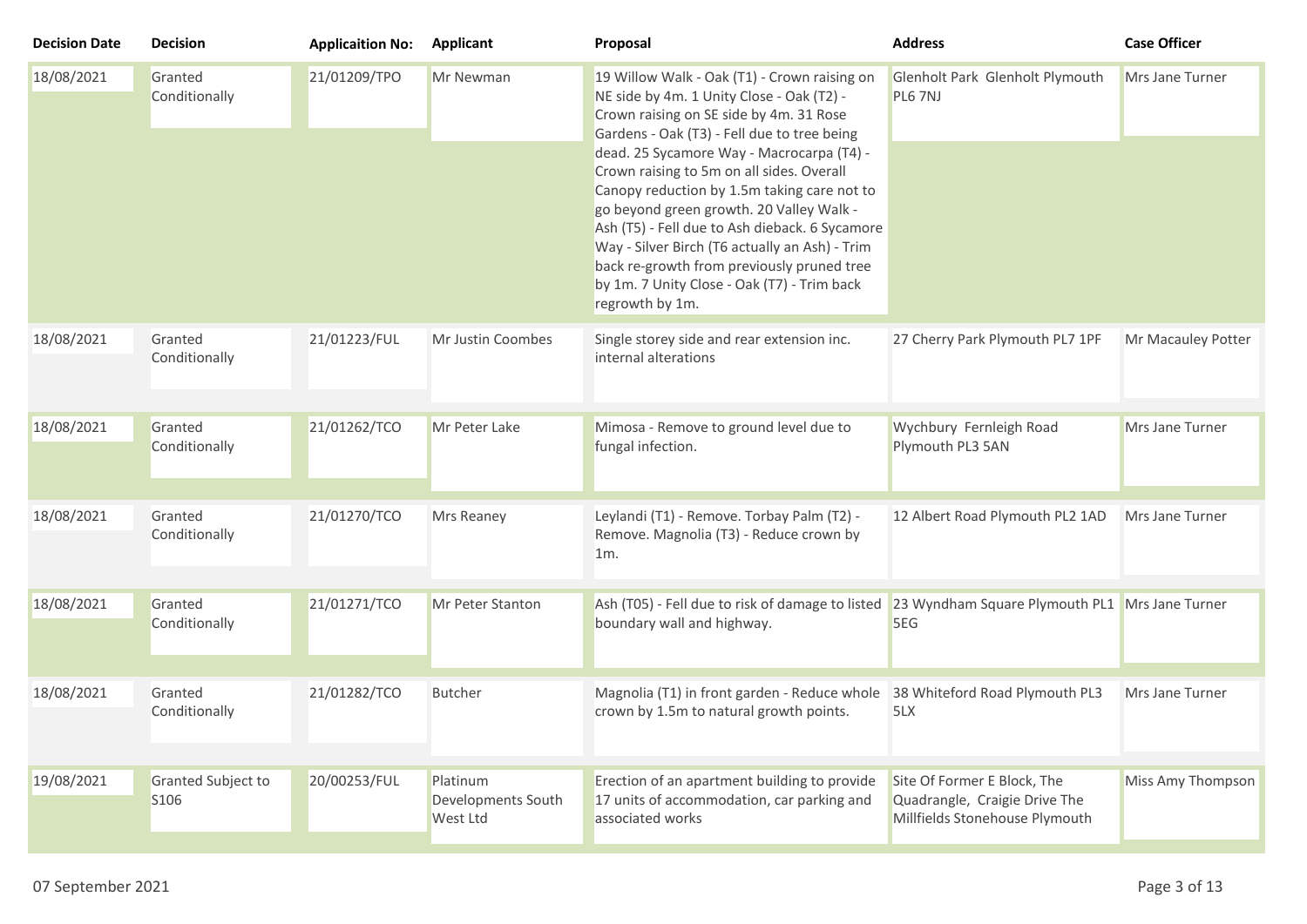| <b>Decision Date</b> | <b>Decision</b>          | <b>Applicaition No:</b> | <b>Applicant</b>                           | Proposal                                                                                                                  | <b>Address</b>                                                                                    | <b>Case Officer</b> |
|----------------------|--------------------------|-------------------------|--------------------------------------------|---------------------------------------------------------------------------------------------------------------------------|---------------------------------------------------------------------------------------------------|---------------------|
| 19/08/2021           | Granted<br>Conditionally | 20/00254/LBC            | Platinum<br>Developments South<br>West Ltd | Erection of an apartment building to provide<br>17 units of accommodation, car parking and<br>associated works            | Site Of Former E Block, The<br>Quadrangle, Craigie Drive, The<br>Millfields, Stonehouse, Plymouth | Miss Amy Thompson   |
| 19/08/2021           | Agreed                   | 21/01099/CDM            | Mr. Mike Trathen                           | Condition Discharge: Conditions 3, 4, 5, 6, 7 &<br>9 of application 20/02036/FUL                                          | Land Adj To Thorn Park Lodge<br>Thorn Park Plymouth PL3 4TF                                       | Ms Abbey Edwards    |
| 20/08/2021           | Granted<br>Conditionally | 21/01243/S73            | Mr Paul Thompson                           | Variation of Condition 1 (Approved Plans) of<br>application 19/01066/FUL to amend unit 1<br>from a 2-bed to a 3-bed house | 15 Frogmore Avenue Plymouth PL6 Miss Amy Thompson<br>5XH                                          |                     |
| 23/08/2021           | Granted<br>Conditionally | 21/01210/LBC            | Plymouth City Council                      | Installation of an air source heat pump and<br>associated building works                                                  | Pounds House Outland Road<br>Plymouth PL2 3PX                                                     | Ms Abbey Edwards    |
| 23/08/2021           | Refused                  | 21/01236/S73            | Mr & Mrs P Dowling                         | Removal of Condition 3 (Parking) of<br>application 04/02165/FUL                                                           | 106 Alexandra Road Ford<br>Plymouth PL2 3BU                                                       | Mr Sam Lewis        |
| 23/08/2021           | Granted<br>Conditionally | 21/01254/FUL            | <b>MB Motor Services Ltd</b>               | Erection of additional workshop space                                                                                     | 35 Emma Place Plymouth PL1 3QT                                                                    | Mr Sam Lewis        |
| 23/08/2021           | Granted<br>Conditionally | 21/01260/FUL            | Plymouth City Council                      | Installation of an air source heat pump and<br>associated building works                                                  | Pounds House Outland Road<br>Plymouth PL2 3PX                                                     | Ms Abbey Edwards    |
| 23/08/2021           | Granted<br>Conditionally | 21/01331/S73            | Mr Carl Barnett                            | Variation of Condition 3 (External Finish) of<br>application 20/01382/FUL                                                 | The Law Courts Armada Way<br>Plymouth PL1 2ER                                                     | Mr Mike Stone       |
| 23/08/2021           | Granted<br>Conditionally | 21/01351/FUL            | Mr Pete Frickleton                         | Single-storey rear extension inc. demolition<br>of existing conservatory                                                  | 66 Scott Road Plymouth PL2 3DX                                                                    | Mr Sam Lewis        |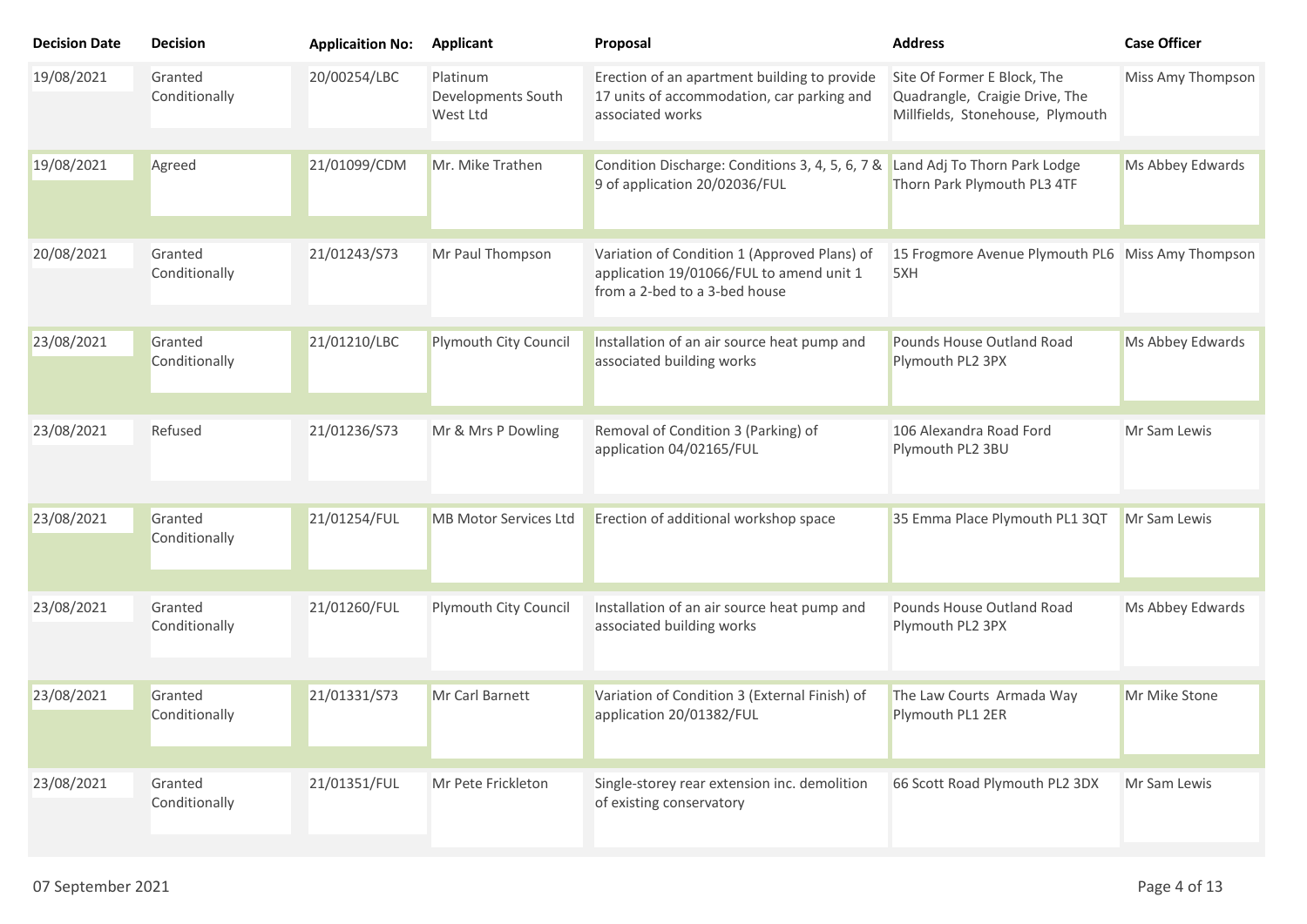| <b>Decision Date</b> | <b>Decision</b>          | <b>Applicaition No:</b> | <b>Applicant</b>    | Proposal                                                                                                                                                                           | <b>Address</b>                                               | <b>Case Officer</b> |
|----------------------|--------------------------|-------------------------|---------------------|------------------------------------------------------------------------------------------------------------------------------------------------------------------------------------|--------------------------------------------------------------|---------------------|
| 23/08/2021           | Agreed                   | 21/01471/CDM            | Mr J Peacock        | Condition Discharge: Condition 4 of<br>application 21/00243/FUL                                                                                                                    | Staddon Heights Farm Staddon<br>Lane Plymouth PL9 9SP        | Ms Abbey Edwards    |
| 24/08/2021           | Agreed                   | 21/00822/CDM            | Mr Nick Bishop      | Condition Discharge: Conditions 3 & 5 of<br>application 21/00194/FUL                                                                                                               | Plymouth College Ford Park Road<br>Plymouth PL4 6RN          | Ms Abbey Edwards    |
| 24/08/2021           | Granted<br>Conditionally | 21/01244/TPO            | Mair                | Ash (T1) - Remove due to suspected ash die<br>back. Beech (T2) - Lowest lateral on North<br>side reduce end weight by 2-3m and thin by<br>20%.                                     | 39 - 41 Cornwood Road Plymouth<br>PL7 1AL                    | Mrs Jane Turner     |
| 24/08/2021           | Granted<br>Conditionally | 21/01246/TPO            | Ms Catherine Murphy | 2x Cherry - reduce overhagning branches<br>back to boundary line/fence to natural<br>growth points.                                                                                | 114 Grantley Gardens Plymouth<br><b>PL3 5BS</b>              | Mrs Jane Turner     |
| 24/08/2021           | Granted<br>Conditionally | 21/01249/FUL            | Mr Darrell Gulley   | Single storey rear extension (part-<br>retrospective)                                                                                                                              | 21 Knapps Close Plymouth PL9 8UX Ms Bethany German           |                     |
| 24/08/2021           | Granted<br>Conditionally | 21/01255/TPO            | Mr Nigel Coles      | London Plane (T1) - Prune back lateral<br>branches on house side by 2m to natural<br>growth points.                                                                                | 20 Conqueror Drive Plymouth PL5<br>3UT                       | Mrs Jane Turner     |
| 24/08/2021           | Granted<br>Conditionally | 21/01283/FUL            | Ms Sandra Lynch     | Removal and replacement of existing rear<br>decking and steps, replacement patio doors<br>and window (retrospective)                                                               | 83 Grantley Gardens Plymouth PL3<br>5BP                      | Miss Emily Godwin   |
| 24/08/2021           | Granted<br>Conditionally | 21/01325/TPO            | Skyrme              | Cherry (T1983) - Fell as showing signs of<br>dying. Cherry (T1985) - Fell as tree is dead.<br>Red Oak (T1988) - Fell due to decay on lower<br>stem. Elm (T1989) - Fell due to poor | The Rise, 35 George Lane Plymouth Mrs Jane Turner<br>PL7 1LJ |                     |
|                      |                          |                         |                     | structural form and leans heavily over<br>highway. NB: 2x Cherry and 1x Elm are too<br>young to be covered by the TPO but we<br>would ask that they are replaced if possible.      |                                                              |                     |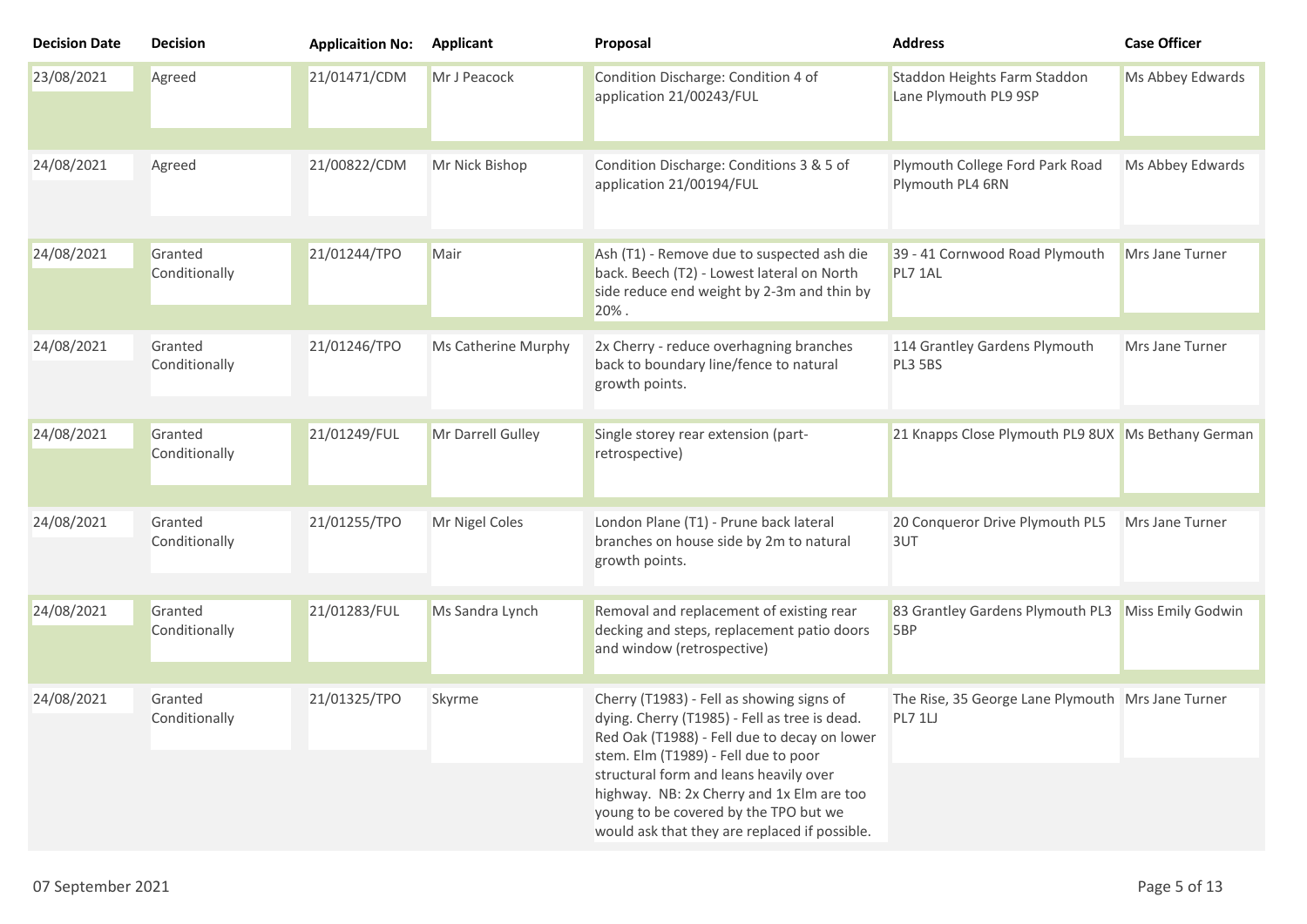| <b>Decision Date</b> | <b>Decision</b>          | <b>Applicaition No:</b> | <b>Applicant</b>                     | Proposal                                                                                 | <b>Address</b>                                             | <b>Case Officer</b> |
|----------------------|--------------------------|-------------------------|--------------------------------------|------------------------------------------------------------------------------------------|------------------------------------------------------------|---------------------|
| 24/08/2021           | Agreed                   | 21/01561/CDM            | Mr & Mrs T Pearce                    | Condition Discharge: Condition 3 of<br>application 21/00445/FUL                          | 53 Wembury Road Plymouth PL9<br>8HE                        | Mr Mike Stone       |
| 25/08/2021           | Granted<br>Conditionally | 21/00631/ADV            | <b>Star Pubs And Bars</b><br>Limited | Illuminated signs, including fascia signs,<br>signwriting, hanging sign and poster case. | Maritime Inn, 19 Southside Street<br>Plymouth PL1 2LD      | Mrs Karen Gallacher |
| 25/08/2021           | Granted<br>Conditionally | 21/00758/FUL            | Darren Todd                          | Rear balcony and garden access                                                           | 121 Grantley Gardens Plymouth<br>PL3 5BP                   | Mr Sam Lewis        |
| 25/08/2021           | Granted<br>Conditionally | 21/00829/FUL            | Mr Jonathan Gliddon                  | Double hip-to-gable loft conversion with rear<br>dormer and roof height increase         | 5 Hawkmoor Close Plymouth<br>Plymouth PL7 1SU              | Mr Macauley Potter  |
| 25/08/2021           | Granted<br>Conditionally | 21/01023/FUL            | Mrs Dawn Stallard-<br>Jones          | Front carport (retrospective)                                                            | 70 Lanhydrock Road Plymouth PL4<br>9HQ                     | Miss Emily Godwin   |
| 25/08/2021           | Granted<br>Conditionally | 21/01213/FUL            | Mrs Vivienne Frost                   | Single storey side extension and single garage                                           | 6 St Edward Gardens Plymouth PL6 Mr Macauley Potter<br>5PB |                     |
| 25/08/2021           | Granted<br>Conditionally | 21/01219/FUL            | Mr & Mrs Drake                       | First floor front extension and internal<br>alterations (re-submission of 21/00604/FUL)  | 18 Long Down Gardens Plymouth<br>PL6 8SB                   | Mr Paul McConville  |
| 25/08/2021           | Granted<br>Conditionally | 21/01226/FUL            | Mr & Mrs Dooley                      | Single storey rear extension and side shelter                                            | 1 Cameron Way Plymouth PL6 5WB Ms Isobel Fardon            |                     |
| 25/08/2021           | Granted<br>Conditionally | 21/01245/FUL            | Mr Hutchinson                        | Extension to front dormer                                                                | 26 Frensham Avenue Plymouth PL6 Ms Isobel Fardon<br>7JN    |                     |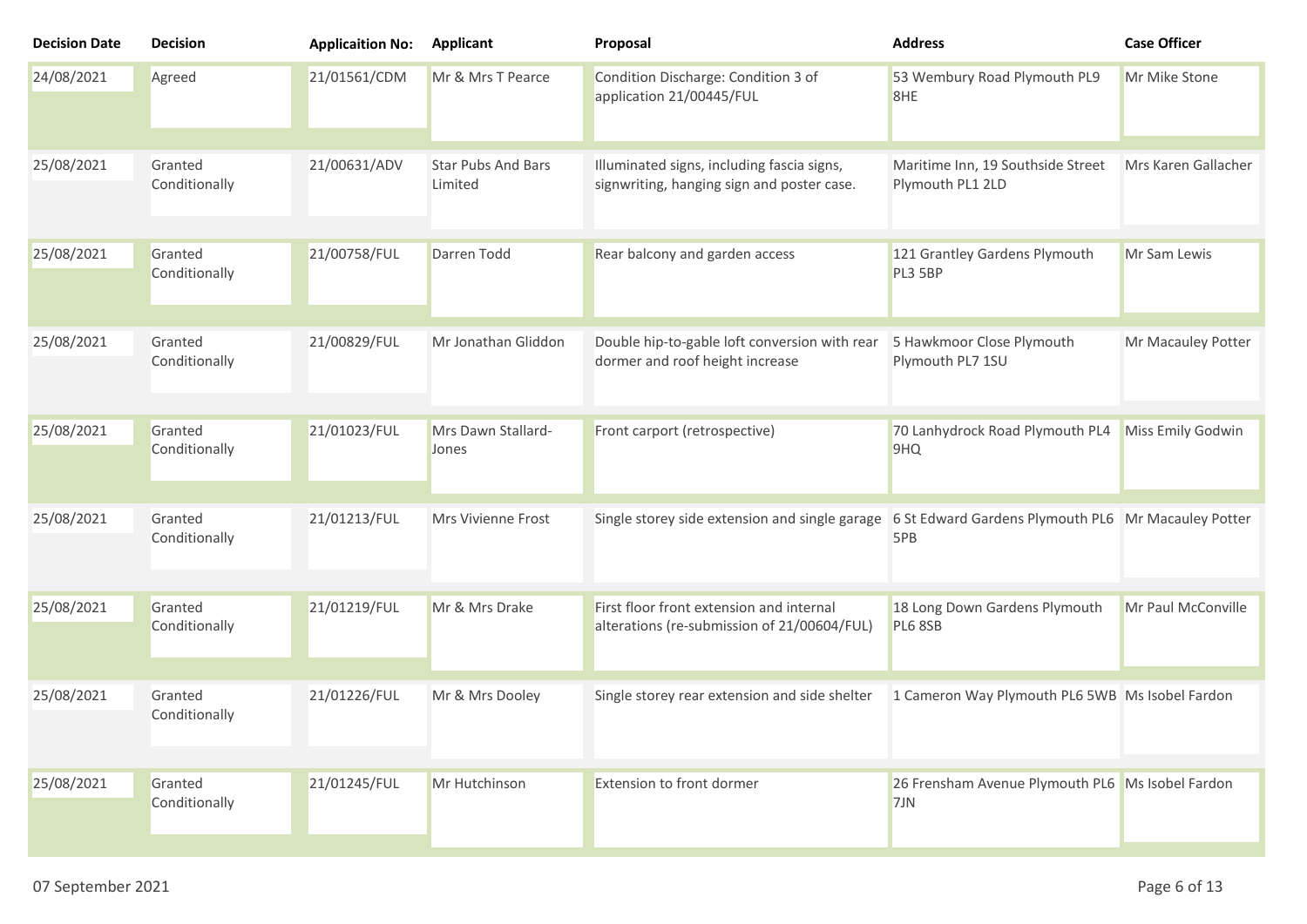| <b>Decision Date</b> | <b>Decision</b>          | <b>Applicaition No:</b> | <b>Applicant</b>      | Proposal                                                                                              | <b>Address</b>                                                    | <b>Case Officer</b>       |
|----------------------|--------------------------|-------------------------|-----------------------|-------------------------------------------------------------------------------------------------------|-------------------------------------------------------------------|---------------------------|
| 25/08/2021           | Granted<br>Conditionally | 21/01266/FUL            | Mr John Sloman        | Replacement of existing 3no. defective sliders. 50 Blunts Lane Plymouth PL6 8BE                       |                                                                   | Mr Macauley Potter        |
| 25/08/2021           | Granted<br>Conditionally | 21/01278/FUL            | Mr James Foster       | Single storey rear extension.                                                                         | 18 Farm Close Plymouth PL7 4QB                                    | Mr Macauley Potter        |
| 25/08/2021           | Granted<br>Conditionally | 21/01337/ADV            | Emily Hyder-Smith     | 3no sets of faux neon 'Las Iguanas' letters and Unit 7, 11 Bretonside Plymouth<br>1no projection sign | PL4 OFE                                                           | Miss Emily Godwin         |
| 25/08/2021           | Granted<br>Conditionally | 21/01388/ADV            | Symbro Limited        | 1no. Starbucks roundal sign                                                                           | 1 William Prance Road Plymouth<br>PL6 5ZD                         | Ms Isobel Fardon          |
| 25/08/2021           | Refused                  | 21/01472/AMD            | Mr Luke Mcglinchey    | Non-material Amendment: Alteration to<br>extension roof for application 19/00476/FUL                  | 27 Wensum Close Plymouth PL7<br>2YG                               | Mr Macauley Potter        |
| 25/08/2021           | Agreed                   | 21/01482/CDC            | Zoe Clifford O'shea   | Compliance with conditions of application<br>12/00255/REM                                             | Unity Park, Efford Road Plymouth<br>PL3 6NE                       | Mr Sam Lewis              |
| 26/08/2021           | Granted<br>Conditionally | 21/00891/FUL            | <b>Mrs T Cummins</b>  | Increase to balcony size at first floor over flat<br>roof                                             | 10 Admiralty Road St Budeaux<br>Plymouth PL5 1NJ                  | Miss Josephine<br>Maddick |
| 26/08/2021           | Granted<br>Conditionally | 21/00909/FUL            | Plymouth City Council | Installation of an air source heat pump                                                               | Frederick Street Centre Frederick<br>Street West Plymouth PL1 5JW | Miss Amy Thompson         |
| 26/08/2021           | Granted<br>Conditionally | 21/00915/FUL            | Plymouth City Council | Installation of an air source heat pump                                                               | Prince Rock Depot Macadam Road<br>Plymouth PL4 ORZ                | Miss Amy Thompson         |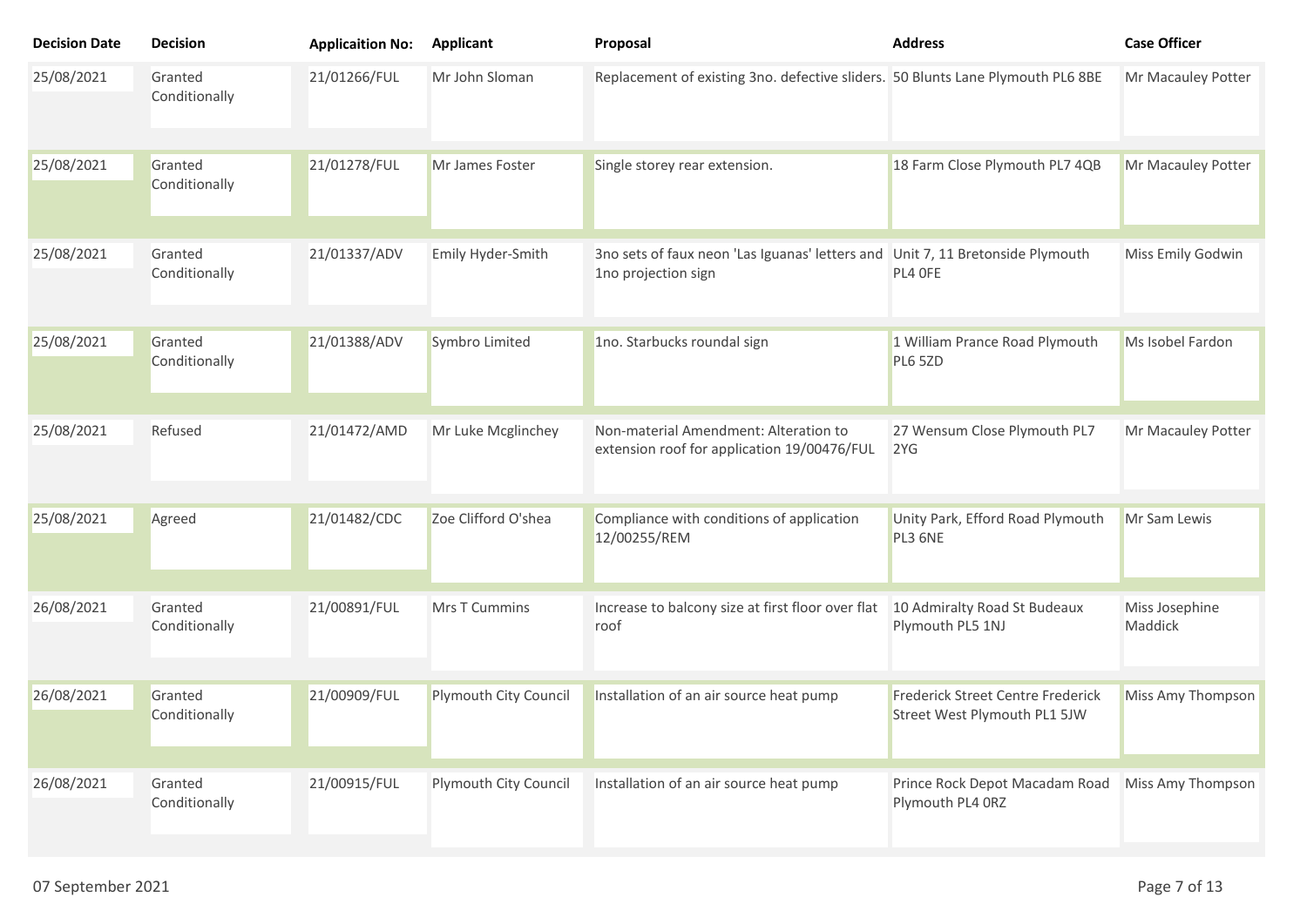| <b>Decision Date</b> | <b>Decision</b>          | <b>Applicaition No:</b> | <b>Applicant</b> | Proposal                                                                                                                                                                                        | <b>Address</b>                         | <b>Case Officer</b> |
|----------------------|--------------------------|-------------------------|------------------|-------------------------------------------------------------------------------------------------------------------------------------------------------------------------------------------------|----------------------------------------|---------------------|
| 26/08/2021           | Granted<br>Conditionally | 21/01055/FUL            | Mr David Major   | Single storey annexe in rear garden.                                                                                                                                                            | 173 Beverston Way Plymouth PL6<br>7EG  | Mr Macauley Potter  |
| 26/08/2021           | Granted<br>Conditionally | 21/01088/FUL            | Mr Wayne Jarvis  | New roof over storage unit and pre-<br>inspection bay (retrospective)                                                                                                                           | 567 Wolseley Road Plymouth PL5<br>1UD  | Mr Paul McConville  |
| 26/08/2021           | Granted<br>Conditionally | 21/01201/FUL            | Mr & Mrs Innes   | Two storey rear extension                                                                                                                                                                       | 87 Looseleigh Lane Plymouth PL6<br>5HH | Ms Isobel Fardon    |
| 26/08/2021           | Granted<br>Conditionally | 21/01230/FUL            | Edwards          | Retrospective single storey rear extension<br>with roof terrace (re-submission of<br>20/00425/FUL)                                                                                              | 76 Looseleigh Lane Plymouth PL6<br>5HH | Mr Macauley Potter  |
| 26/08/2021           | Granted<br>Conditionally | 21/01256/TPO            | Mr Nigel Coles   | Sweet Chestnut (T1) - Pollard to a height of<br>6/7m as showing signs of decay at base and<br>severe die back in crown.                                                                         | 64B Glenfield Road Plymouth PL6<br>7LN | Mrs Jane Turner     |
| 26/08/2021           | Granted<br>Conditionally | 21/01257/TPO            | Mr Nigel Coles   | Macracarpa (T1) - Fell to ground level. Conifer Great Woodford House Great<br>Hedge (T2) - Reduce height by 3-4m to<br>maintain.                                                                | Woodford Drive Plymouth PL7 4RP        | Mrs Jane Turner     |
| 26/08/2021           | Granted<br>Conditionally | 21/01268/TPO            | Mr Nigel Coles   | Ash (T1) - Crown raise over road to height of<br>5m, reduce length of lateral growth over road PL2 2SH<br>by 3m. Sycamore (T2) - Crown raise to 5m.<br>Ash (T3) - Reduce overextended limb over | 205 Beacon Park Road Plymouth          | <b>Emily Browne</b> |
|                      |                          |                         |                  | garden by 2m.                                                                                                                                                                                   |                                        |                     |
| 26/08/2021           | Granted<br>Conditionally | 21/01296/TPO            | Mr Fred Horley   | Oak Tree - Reduce lowest branches only<br>overhanging greenhouse to give 1.5m<br>clearance above greenhouse roof.                                                                               | 11 Elmwood Close Plymouth PL6<br>7JY   | Mrs Jane Turner     |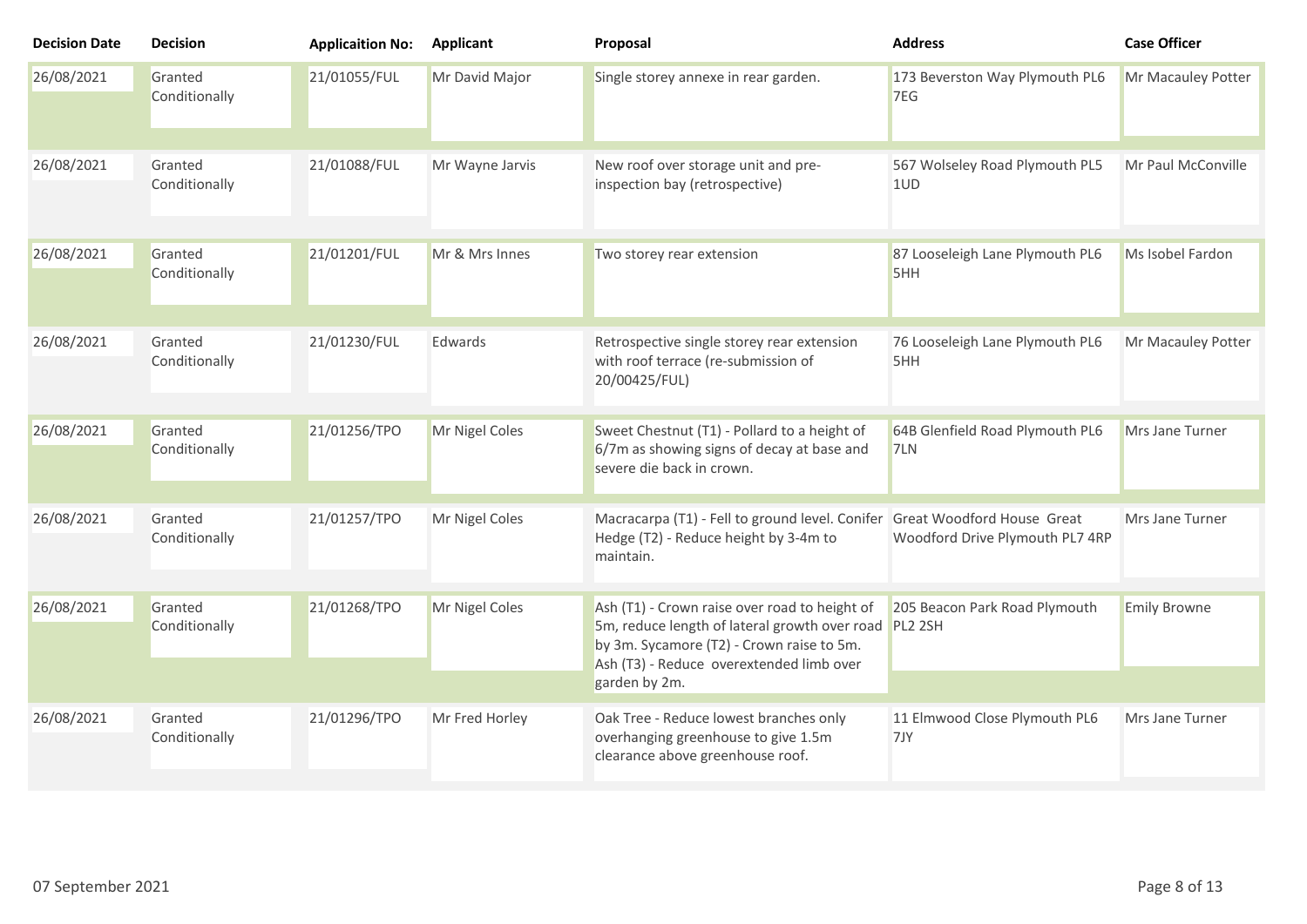| <b>Decision Date</b> | <b>Decision</b>          | <b>Applicaition No:</b> | <b>Applicant</b>                          | Proposal                                                                                                                                                             | <b>Address</b>                                                               | <b>Case Officer</b>      |
|----------------------|--------------------------|-------------------------|-------------------------------------------|----------------------------------------------------------------------------------------------------------------------------------------------------------------------|------------------------------------------------------------------------------|--------------------------|
| 26/08/2021           | Granted<br>Conditionally | 21/01339/TCO            | Ms Xia Ming                               | Elm with Horse Chestnut beneath - Reduce<br>crown to the level indicated in photo to<br>natural growth points (amendment agreed by<br>e-mail with owner 29/07/2021). | The Ferns Seymour Road<br>Mannamead Plymouth PL3 5AT                         | Mrs Jane Turner          |
| 26/08/2021           | Granted<br>Conditionally | 21/01364/FUL            | Mr Lei Zijing                             | Single storey rear extension, loft conversion<br>with hip to gable roof and rear dormer                                                                              | 33 North Down Road Plymouth PL2 Ms Bethany German<br>3HJ                     |                          |
| 26/08/2021           | Granted<br>Conditionally | 21/01366/TCO            | Mr John Dean                              | Cedar (T1) - Reduce crown spread over<br>neighbouring property on the southeast<br>aspect by 1.5-2m back to suitable growth<br>points and remove deadwood.           | 6 Albemarle Villas Plymouth PL1<br>5QZ                                       | <b>Emily Browne</b>      |
| 26/08/2021           | Granted<br>Conditionally | 21/01372/FUL            | Mr & Mrs Crawford                         | Side extension and raised patio                                                                                                                                      | 142 Springfield Road Plymouth PL9 Mr Mike Stone<br>8PT                       |                          |
| 26/08/2021           | Agreed                   | 21/01385/CDM            | Mr Douglas Friend                         | Condition Discharge: Condition 17 of<br>application 17/01134/FUL                                                                                                     | Area D (Phase 3B) - Mount Wise<br>Mount Wise Crescent Mount Wise<br>Plymouth | Miss Katherine<br>Graham |
| 26/08/2021           | Granted<br>Conditionally | 21/01395/FUL            | Mr P Symons & Ms P<br>Davis               | Part two-storey, part single storey rear<br>extension and internal alterations                                                                                       | 17 Hartley Park Gardens Plymouth<br>PL3 5HU                                  | Ms Bethany German        |
| 26/08/2021           | Granted<br>Conditionally | 21/01401/TCO            | Mr Daniel Hill                            | Pittosporum (T1) - Reduce the vertical height<br>by 2.5m.                                                                                                            | 37 Fore Street Plympton Plymouth<br>PL7 1LZ                                  | <b>Emily Browne</b>      |
| 27/08/2021           | Granted<br>Conditionally | 21/01239/LBC            | William Badenoch and<br><b>Guy Servis</b> | Change of use of office (Class $E(g)$ ) to small<br>group personal training studio (Class E(d)),<br>associated parking and building alterations                      | Lyster Court, 2 Craigie Drive<br>Plymouth PL1 3JB                            | Ms Abbey Edwards         |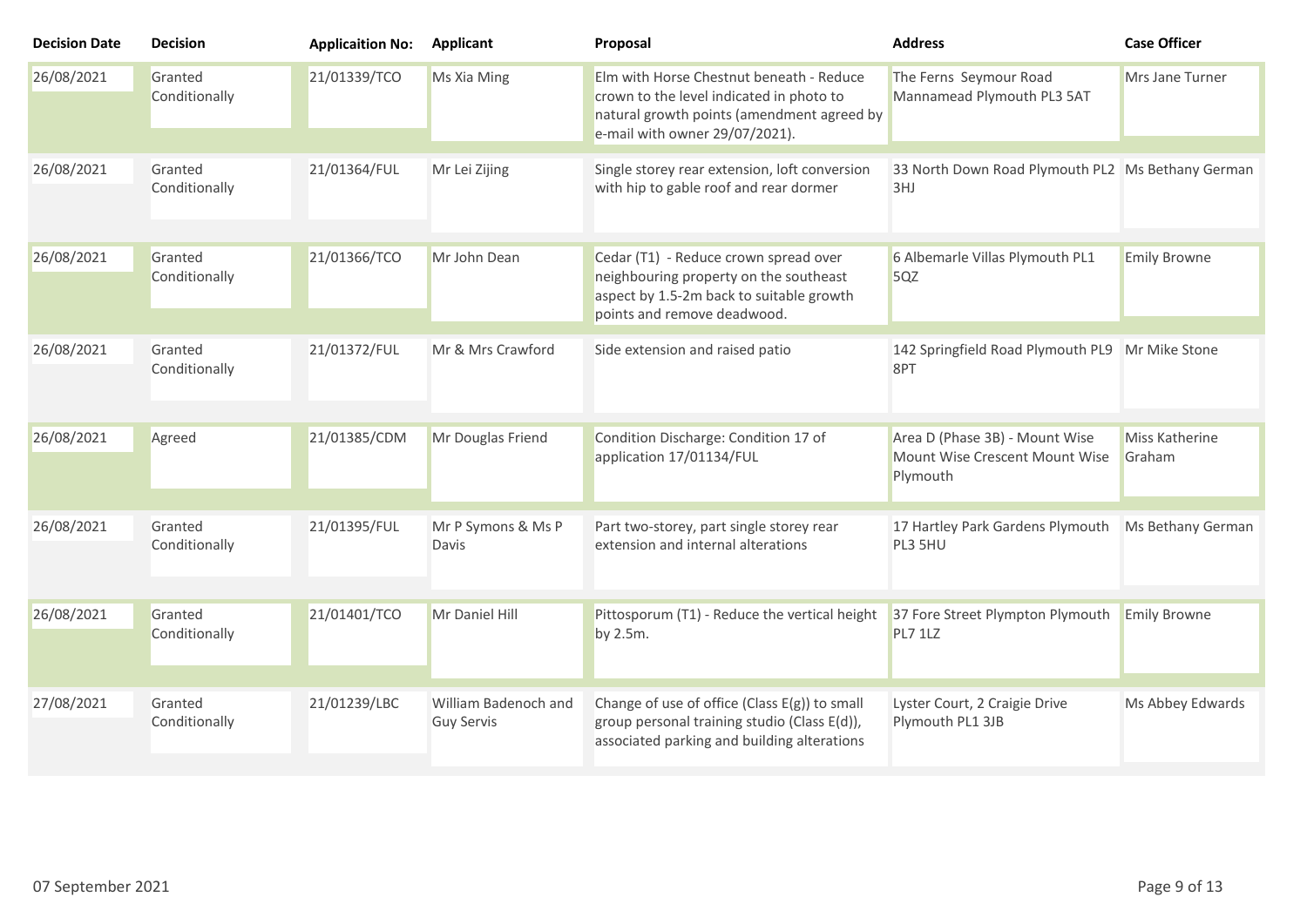| <b>Decision Date</b> | <b>Decision</b>          | <b>Applicaition No:</b> | <b>Applicant</b>  | Proposal                                                                                                                                                                                                                                                     | <b>Address</b>                                                | <b>Case Officer</b> |
|----------------------|--------------------------|-------------------------|-------------------|--------------------------------------------------------------------------------------------------------------------------------------------------------------------------------------------------------------------------------------------------------------|---------------------------------------------------------------|---------------------|
| 31/08/2021           | Refused                  | 21/01000/FUL            | Mr Paul Davis     | Vehicle hardstand.                                                                                                                                                                                                                                           | 4 Lakeside Drive Plymouth PL5 2QH Mr Macauley Potter          |                     |
| 31/08/2021           | Granted<br>Conditionally | 21/01322/ADV            | Dixons Carphone   | 2no. Internally illuminated flexface signs,<br>3no. non-illuminated retroframe signs and<br>1no. set of freestanding graphic panels                                                                                                                          | Unit B, Marsh Mills Park Plymouth<br>PL6 8LX                  | Ms Isobel Fardon    |
| 31/08/2021           | Refused                  | 21/01369/AMD            | Co-op Funeralcare | Non-material Amendment: Amendment to<br>the louvre arrangement; reduction to size of<br>car wash canopy and resulting increase in 1<br>no. parking space; change to cycle parking<br>and installation of wall-mounted canopy for<br>application 20/01973/FUL | Unit D3, Cot Hill Trading Estate<br>Plymouth Plympton PL7 1SR | Mr Jon Fox          |
| 01/09/2021           | Granted<br>Conditionally | 21/01027/FUL            | Mr C. Veale       | Two storey rear extension, extension of<br>terrace, privacy fencing and alterations.                                                                                                                                                                         | 72 Austin Crescent Plymouth PL6<br>5QD                        | Mr Paul McConville  |
| 01/09/2021           | Granted<br>Conditionally | 21/01047/FUL            | Anna Pearce       | Removal and replacement of perimeter<br>fencing and gates, additional new perimeter<br>fencing and associated internal remodelling<br>with 2no. vehicle gates and 3 no. pedestrian<br>gates.                                                                 | Hooe Primary School Hooe Road<br>Plymouth PL9 9RG             | Mr Mike Stone       |
| 01/09/2021           | Granted<br>Conditionally | 21/01097/FUL            | Mr Green          | Two-storey side extension and single storey<br>rear extension (re-submission of<br>21/00535/FUL)                                                                                                                                                             | 30 Colston Close Plymouth PL6 6AY Mr Macauley Potter          |                     |
| 01/09/2021           | Granted<br>Conditionally | 21/01204/FUL            | Mr & Mrs Hill     | Single storey rear extension and re-<br>construction of side store (Part-retrospective) 5LA                                                                                                                                                                  | 21 Brynmoor Park Plymouth PL3                                 | Mrs Alumeci Tuima   |
| 01/09/2021           | Granted<br>Conditionally | 21/01247/FUL            | Mr Justo Amador   | Change of use from guesthouse (Class C1) to<br>residential dwelling (Class C3) (Retrospective)                                                                                                                                                               | 18 Garden Crescent Plymouth PL1<br>3DA                        | Mr Mike Stone       |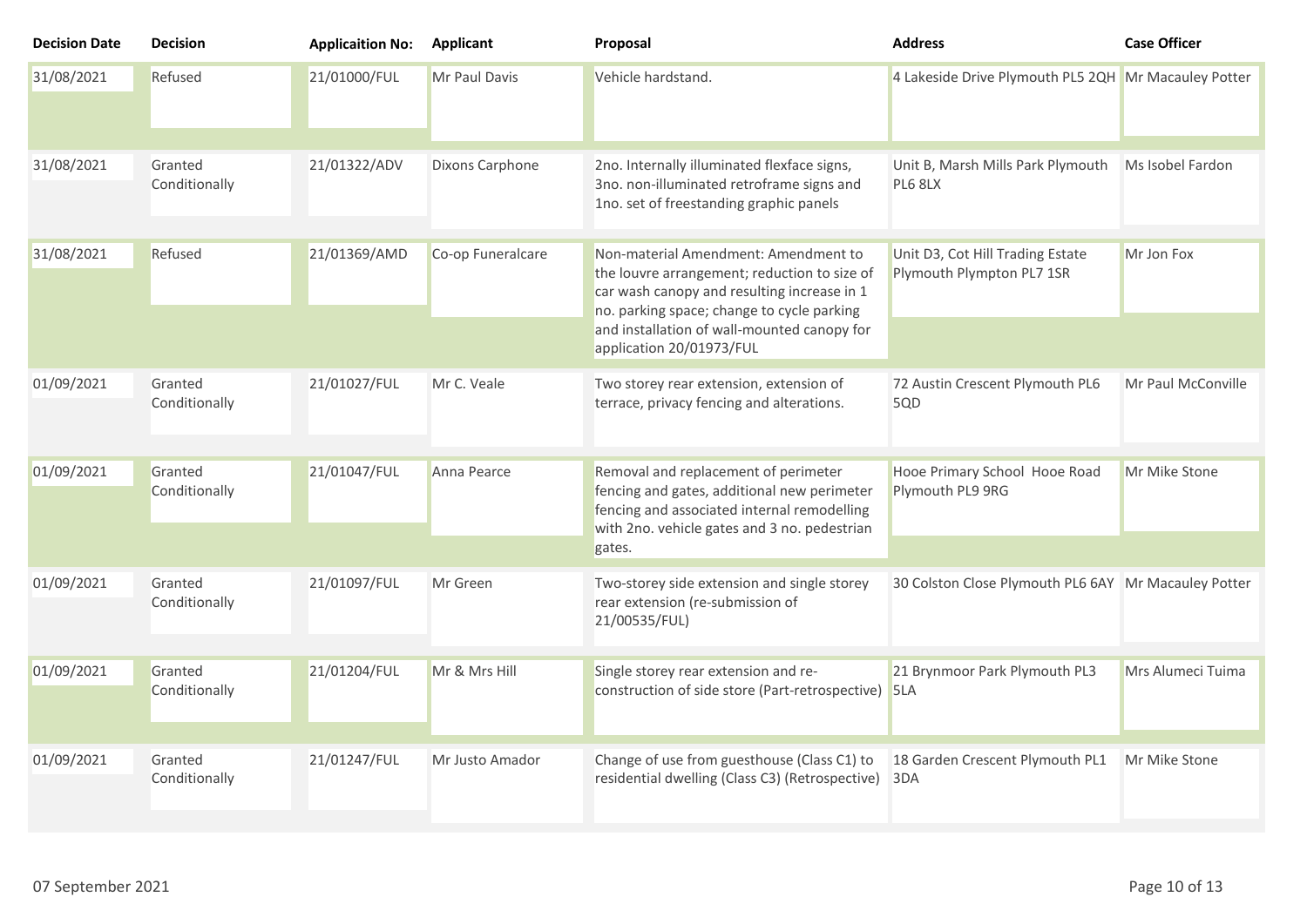| <b>Decision Date</b> | <b>Decision</b>          | <b>Applicaition No:</b> | <b>Applicant</b>     | Proposal                                                                                                                   | <b>Address</b>                                                 | <b>Case Officer</b> |
|----------------------|--------------------------|-------------------------|----------------------|----------------------------------------------------------------------------------------------------------------------------|----------------------------------------------------------------|---------------------|
| 01/09/2021           | Granted<br>Conditionally | 21/01321/FUL            | Mr Ben Wheeler       | Single storey front/side extension and two-<br>storey side extension                                                       | 38 Latham Close Plymouth PL6 5PT                               | Mr Macauley Potter  |
| 01/09/2021           | Granted<br>Conditionally | 21/01353/FUL            | Mr Tim Barrow        | Refurbishment and change of use to<br>industrial/commercial for the manufacturing,<br>storage and supply of glass products | 31 - 32 Emma Place Plymouth PL1<br>3QT                         | Mrs Rebecca Boyde   |
| 01/09/2021           | Granted<br>Conditionally | 21/01354/ADV            | <b>Mr Tim Barrow</b> | Erection of 4 signs                                                                                                        | 31 - 32 Emma Place Plymouth PL1<br>3QT                         | Mrs Rebecca Boyde   |
| 01/09/2021           | Granted<br>Conditionally | 21/01413/FUL            | Mr Rich Quirk        | Single storey rear extension inc. demolition of 219 Ladysmith Road Plymouth PL4<br>existing conservatory                   | 7NR                                                            | Mr Sam Lewis        |
| 01/09/2021           | Granted<br>Conditionally | 21/01423/FUL            | Rendell              | Front porch                                                                                                                | 9 Perryman Close Plymouth PL7<br>4 <sub>BP</sub>               | Ms Isobel Fardon    |
| 02/09/2021           | Granted<br>Conditionally | 21/00526/FUL            | Mr & Mrs Bryan       | Change of use from Estate Agents to a<br>cafe/restaurant (Use Class E(b)) and<br>associated building alterations           | 39 Mutley Plain Plymouth PL4 6JQ                               | Ms Abbey Edwards    |
| 02/09/2021           | Granted<br>Conditionally | 21/01036/LBC            | Ms Emily Handslip    | Removal of front steps and replace with<br>glazed door                                                                     | Unit C, Slaughter House Royal<br>William Yard Plymouth PL1 3GD | Mr Sam Lewis        |
| 02/09/2021           | Granted<br>Conditionally | 21/01275/FUL            | David Palmer         | Porch extension                                                                                                            | 19 Laira Park Place Plymouth PL4<br>7HT                        | Ms Isobel Fardon    |
| 02/09/2021           | Granted<br>Conditionally | 21/01338/FUL            | Mr Christian Kent    | Installation of new external opening/shutter<br>for existing food/drink kiosk                                              | Home Park Football Ground<br>Outland Road Plymouth PL2 3DQ     | Mr Sam Lewis        |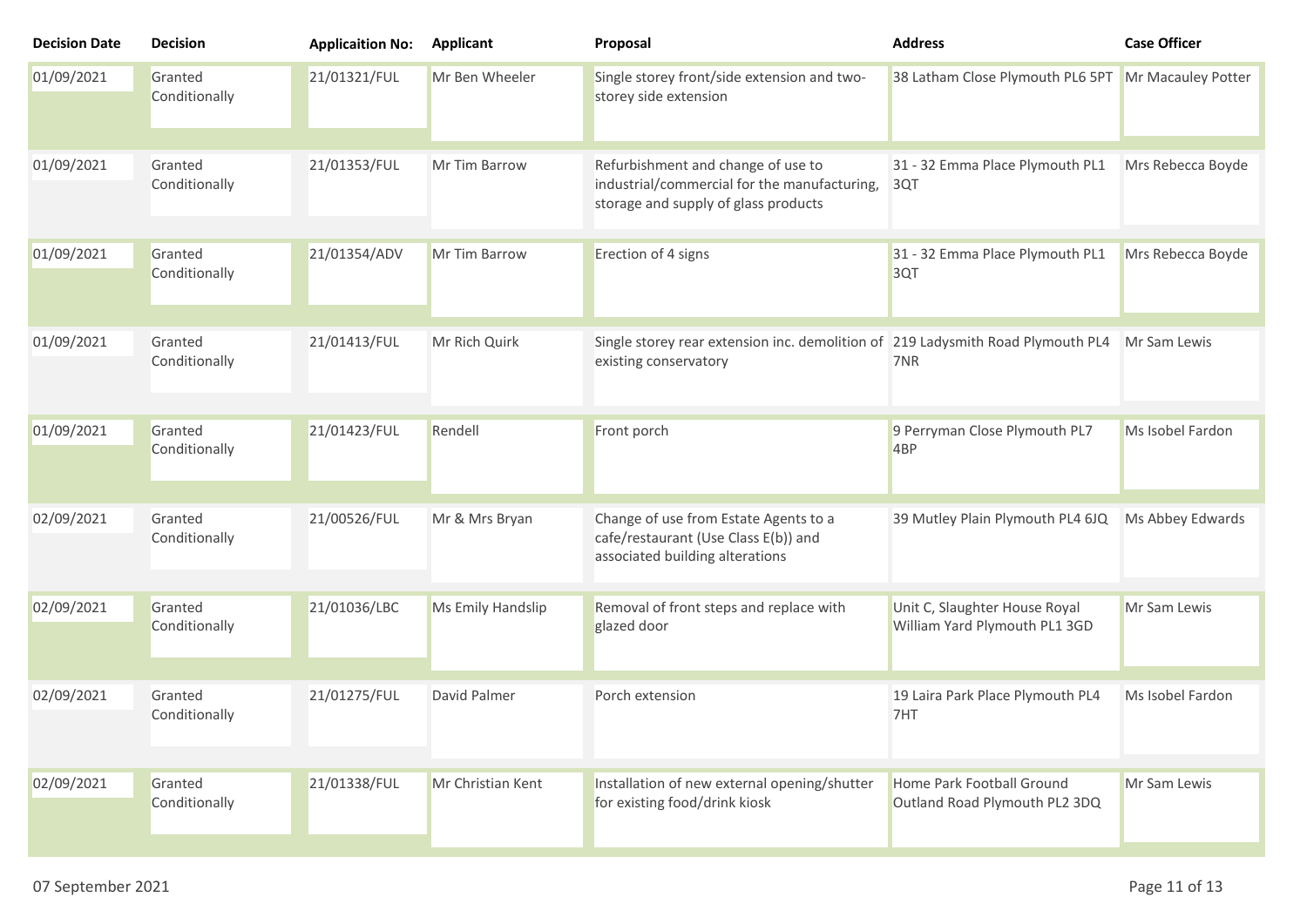| <b>Decision Date</b> | <b>Decision</b>          | <b>Applicaition No:</b> | <b>Applicant</b>          | Proposal                                                                                                                          | <b>Address</b>                                      | <b>Case Officer</b> |
|----------------------|--------------------------|-------------------------|---------------------------|-----------------------------------------------------------------------------------------------------------------------------------|-----------------------------------------------------|---------------------|
| 02/09/2021           | Agreed                   | 21/01357/CDM            | Mr John Copp              | Condition Discharge: Condition 3 of<br>application 20/01971/FUL                                                                   | 9A Newnham Road Plymouth PL7<br>4AN                 | Mr Paul McConville  |
| 02/09/2021           | Granted<br>Conditionally | 21/01382/FUL            | Mr & Mrs Head             | Single storey side extension                                                                                                      | 93 Lakeside Drive Plymouth PL5<br>2SL               | Mr Macauley Potter  |
| 02/09/2021           | Granted<br>Conditionally | 21/01440/FUL            | Butterworth               | Porch                                                                                                                             | 330 Bodmin Road Plymouth PL5<br>4AX                 | Ms Isobel Fardon    |
| 03/09/2021           | Granted<br>Conditionally | 21/01269/FUL            | Mr Luke Lauri             | Single storey rear and side extension and first<br>floor balcony inc. minor internal works                                        | 63 Triumphal Crescent Plymouth<br>PL7 4RW           | Mr Paul McConville  |
| 03/09/2021           | Granted<br>Conditionally | 21/01314/FUL            | Mr Gary Graham            | First floor side extension                                                                                                        | Land Adjoning 10 Wanstead Grove<br>Plymouth PL5 2LX | Ms Isobel Fardon    |
| 03/09/2021           | Refused                  | 21/01647/AMD            | Carlos Toran Piquer       | Non-material Amendment: Amend condition<br>3 to change obscure glazed screening to<br>timber for application 19/01892/FUL         | 32 Kensington Road Plymouth PL4<br>7LU              | Mr Paul McConville  |
| 06/09/2021           | Granted<br>Conditionally | 21/00608/FUL            | Mr Neil Vingoe            | Perimeter fence around side garden (1.8m in<br>height), replacement gate and fencing to<br>front of property (part-retrospective) | 58 Grantham Close Plymouth PL7<br>1UN               | Mr Paul McConville  |
| 06/09/2021           | Granted<br>Conditionally | 21/01373/FUL            | <b>Miss Karen Gillard</b> | First floor rear balcony                                                                                                          | 6 Rutland Road Plymouth PL4 7BG                     | Mr Mike Stone       |
| 06/09/2021           | Granted<br>Conditionally | 21/01389/LBC            | Jackson Sprague           | Installation of 8no projectors and associated<br>works                                                                            | 40 Tavistock Place Plymouth PL4<br>8AX              | Ms Bethany German   |